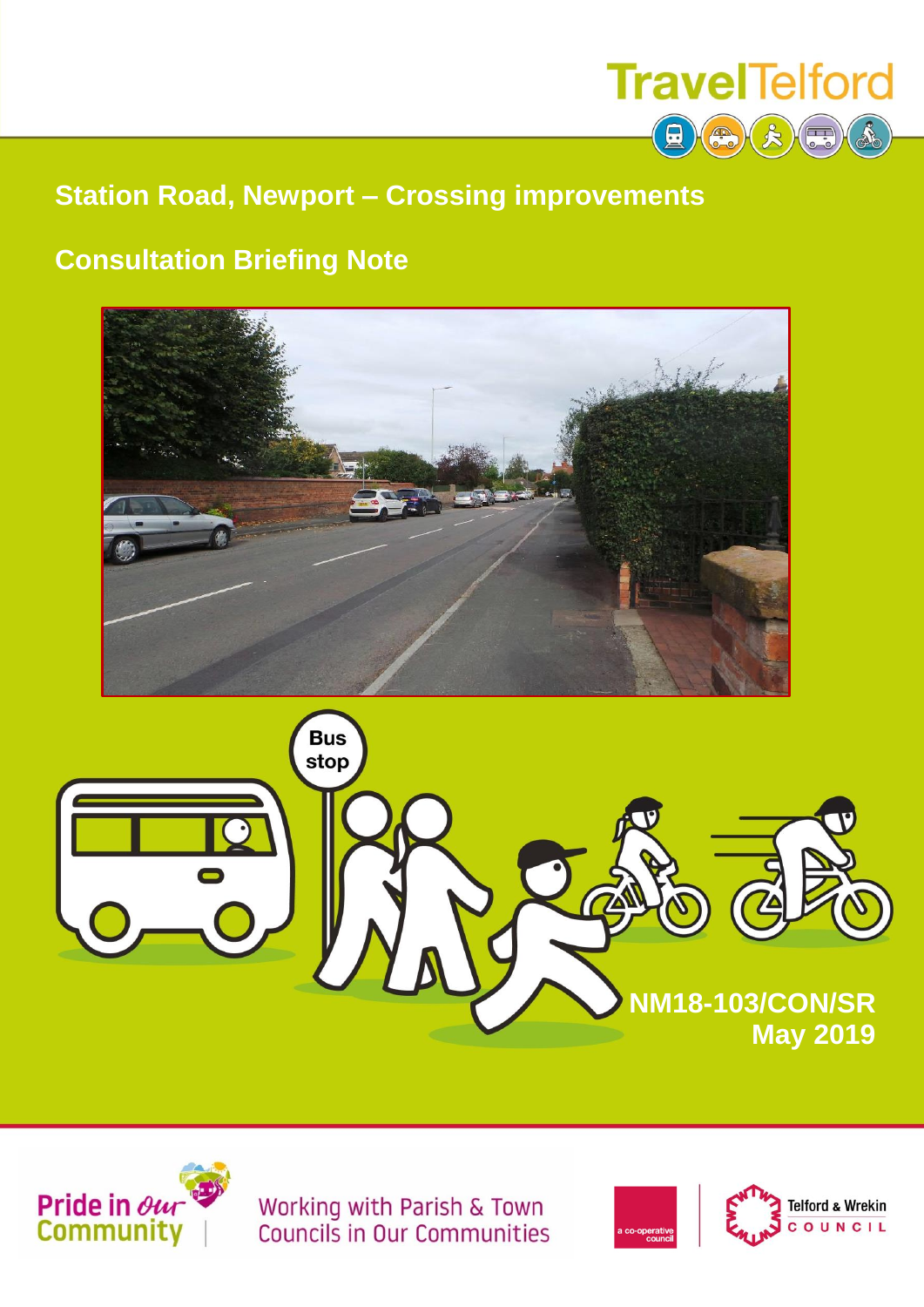

### **1 What changes are proposed?**

The scheme that we are putting forward to public consultation involves the potential installation of a controlled crossing along Station Road, Newport. The scheme is planned near to the junction of Granville Avenue and Station Road.

The following key changes are being proposed:

- Removal of the existing uncontrolled pedestrian refuge near the Granville Avenue junction.
- Installation of a zebra crossing 12 metres south of the existing refuge location.

A full scheme drawing can be found at the end of this report.

The following table highlights the advantages and disadvantages of providing this scheme.

| <b>Advantages</b>                                                                                                                                                                                                                                                                                                                                                                                                                                                                                                | <b>Disadvantages</b>                                                                                                                                                                                                                                                                     |
|------------------------------------------------------------------------------------------------------------------------------------------------------------------------------------------------------------------------------------------------------------------------------------------------------------------------------------------------------------------------------------------------------------------------------------------------------------------------------------------------------------------|------------------------------------------------------------------------------------------------------------------------------------------------------------------------------------------------------------------------------------------------------------------------------------------|
| Offers a safer crossing point for pedestrians compared<br>to the current uncontrolled crossing points<br>Offers a clear controlled crossing point for pedestrians<br>$\bullet$<br>which should avoid secondary crossing movements<br>and ambiguity for drivers and pedestrians.<br>Close to the established and well utilised crossing<br>point.<br>Will serve pedestrian crossing movements to local<br>schools.<br>Minimal impact on on-street parking.<br>Wide footways to accommodate a controlled crossing. | Close to Granville Avenue junction but still conforms<br>to siting distances for this junction.<br>Close to war memorial.<br>Relocating 12m south may lead to some pedestrians<br>not utilising the crossing - could be mitigated with<br>pedestrian barriers if required in the future. |
|                                                                                                                                                                                                                                                                                                                                                                                                                                                                                                                  |                                                                                                                                                                                                                                                                                          |



Working with Parish & Town **Councils in Our Communities** 



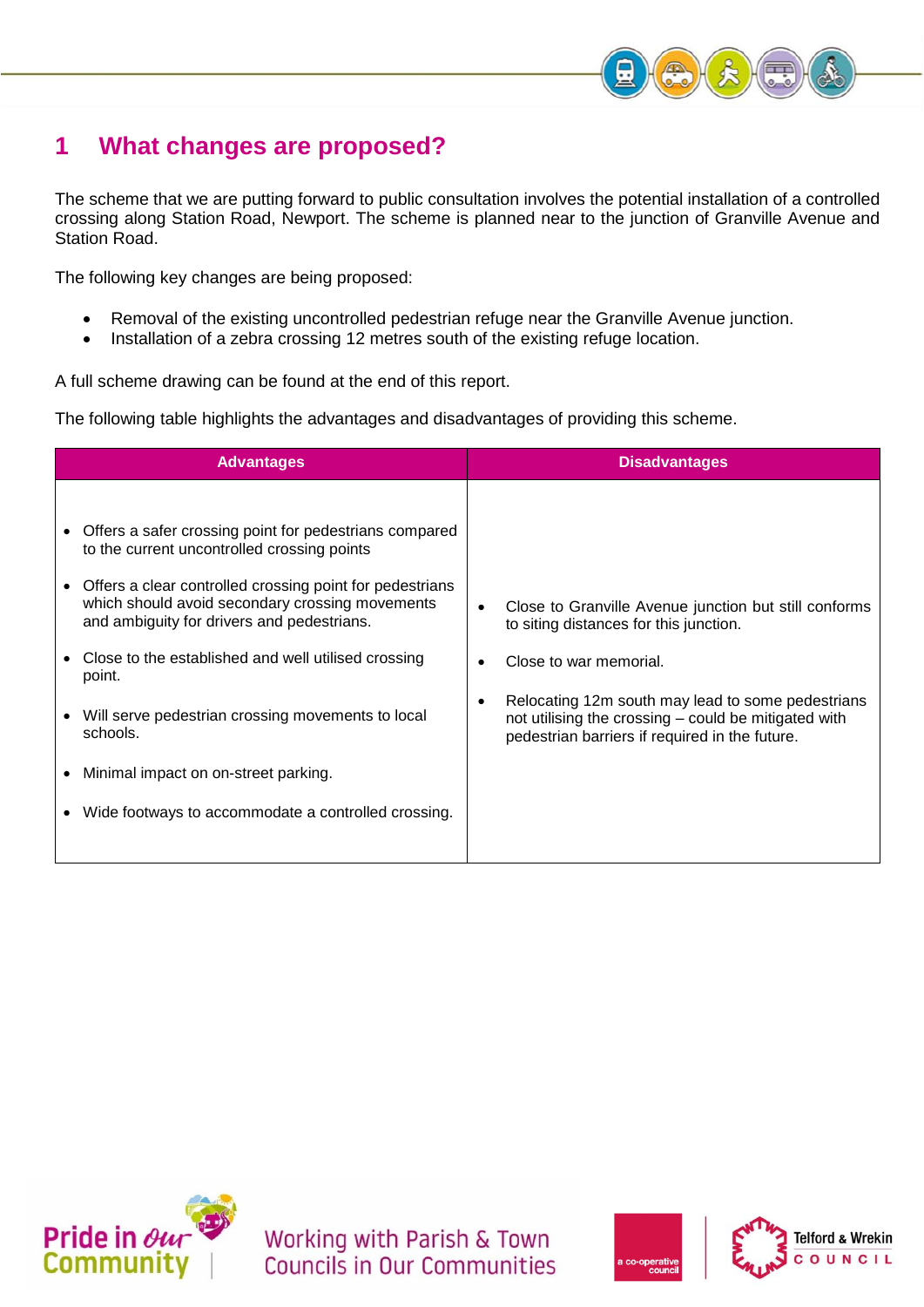

### **3 Why is this being considered?**

A number of concerns have been raised regarding pedestrian safety at this location and insufficient crossing facilities along the length of Station Road. A pedestrian assessment was undertaken to establish current pedestrian movements to help identify the locations where improved crossing provision was required. The existing crossing point near Granville Avenue is well used and is on the desire line for pedestrians and is also well used by school pupils. As a result, and following discussion with local members and Newport Town Council, we are undertaking this consultation exercise to ascertain local opinion on the proposal prior to deciding how to proceed.

#### **4 How do I comment on the proposals?**

The current consultation is being undertaken to ensure there is support for this proposal prior to the commencement of any work on site. Therefore, should you have any comments to make on this proposal please send your comments in by 31<sup>st</sup> May 2019. Your comments can be sent to the following addresses:

- Online Visit [Telford.gov.uk/Traffic](http://www.telford.gov.uk/Traffic)
- Email [traffic.schemes@telford.gov.uk](mailto:traffic.schemes@telford.gov.uk)

#### **5 What will happen next?**

The outcomes of this consultation will be reviewed in detail and a decision will be made based on the content of the comments received in the context of the wider transport network. Factors that will be taken into account will include, but not necessarily be limited to:

- Road safety
- Network operation
- Level of support
- Detail of any objections

#### **What will happen if the proposals are not supported?**

The content of any objection will be considered and responded to accordingly. Should the proposals receive a high level of objection, it is unlikely that the proposals will be taken forward and alternative options may be considered. The format of any alternative proposal would be based on the content of any objections and what is possible from an engineering perspective. Any alternative scheme would then be put forward as part of a future years Capital Programme and would need to be prioritised alongside other similar schemes, and will be subject to the necessary funding being identified.



Working with Parish & Town Councils in Our Communities



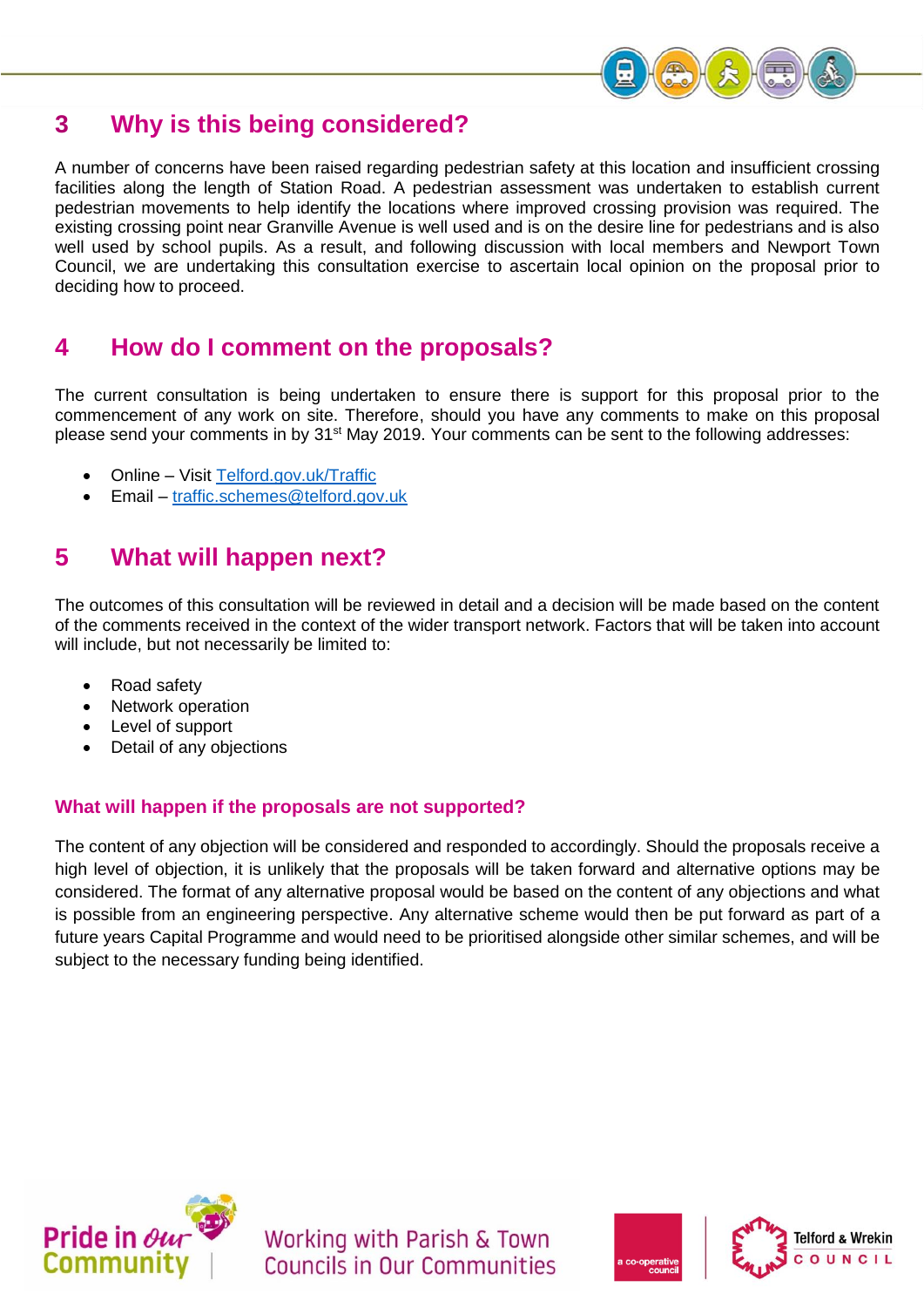# **Potential Scheme Design**